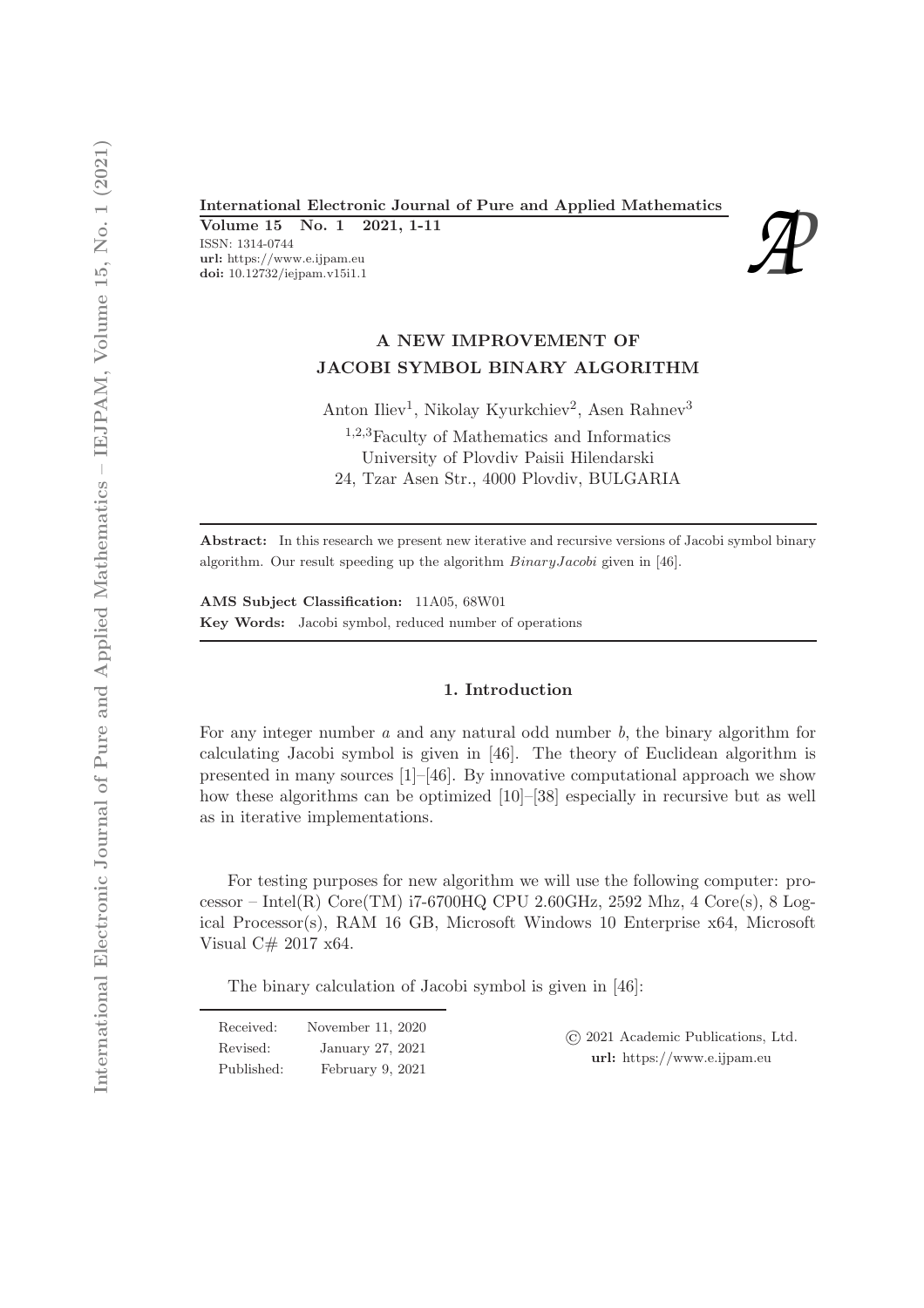## Algorithm 1.

```
j = 1;if (a < 0){
if ((b \& 3) == 3) j = -j;
a = -a;}
while (a > 0){
while ((a \& 1) == 0){
a \gg = 1; r = b \& 7;if ((r == 3) || (r == 5)) j = -j;}
if (a < b){
r = a; a = b; b = r;
if ((a \& 3) == 3 \& 2 \& (b \& 3) == 3) j = -j;}
a = (a - b) >> 1;r = b \& 7;if ((r == 3) || (r == 5)) j = -j;
}
if (b == 1) Jacobi = j; else Jacobi = 0;
```
and its recursive binary version is:

## Algorithm 2.

```
static long Euclid(long a, long b, ref int j)
{
long r;
if (a == 0) return b;
else
{
if ((a \& 1) == 0){
r = b \& 7;if ((r == 3) || (r == 5)) j = -j;return Euclid(a \gg 1, b, ref j);}
if (a < b)
```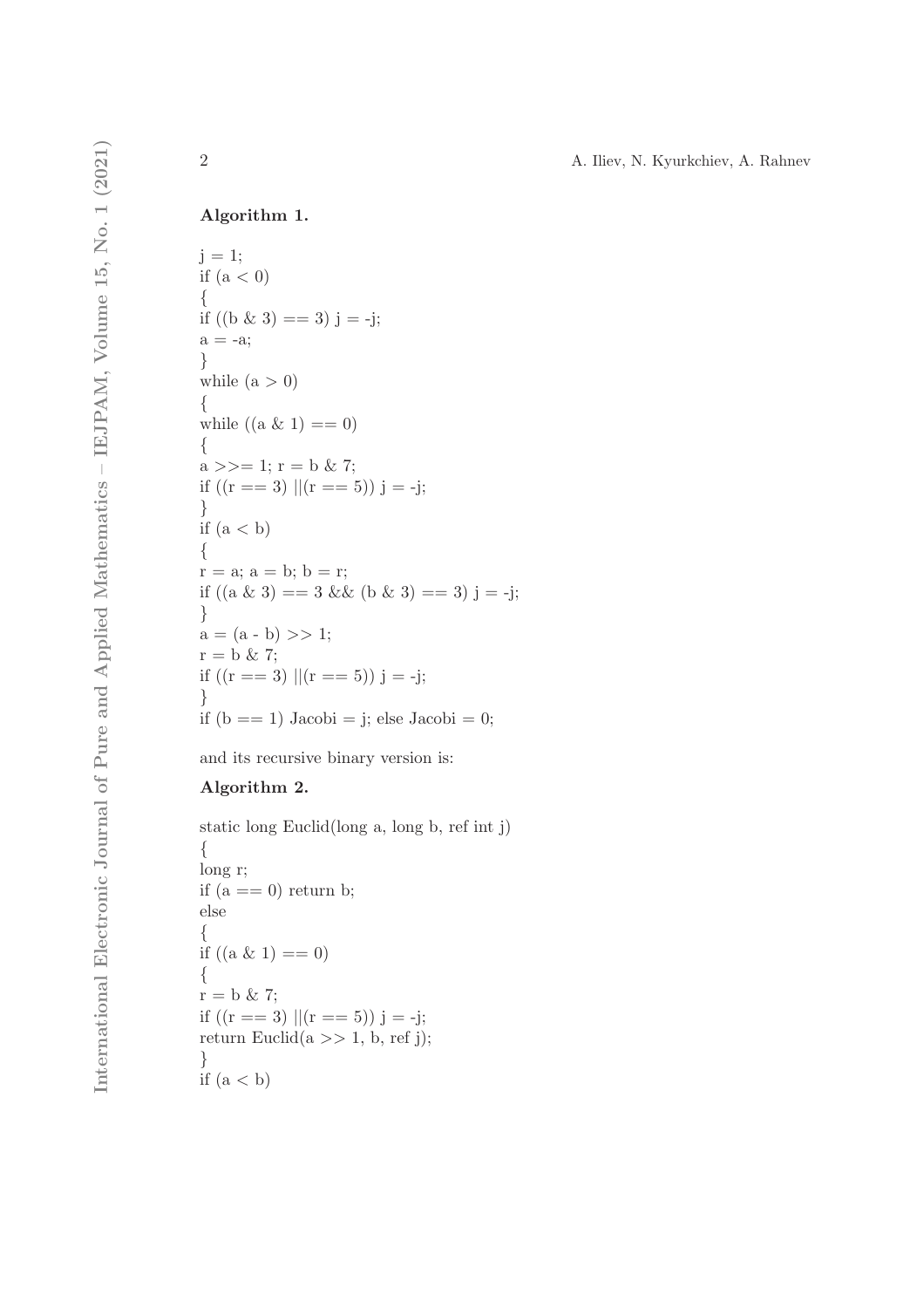{ if  $((a \& 3) == 3 \& 6 \& 3) == 3)$  j = -j; return Euclid(b, a, ref j); }  $r = b \& 7$ ; if  $((r == 3) || (r == 5)) j = -j;$ return Euclid $((a - b) >> 1, b, ref j);$ } }

### Main Results

We will present new binary versions of Algorithms 1 and 2 as Algorithms 3, 5 and 4, 6 respectively which possess reduced number of operations.

The following line is included to the source code: if  $(a == 1) \{ b = 1; break; \}$ which also optimizes Algorithm 1 and leads to Algorithm 3:

#### Algorithm 3.

```
j = 1;if (a < 0){
if ((b \& 3) == 3) j = -j;
a = -a;
}
while (a > 0){
while ((a \& 1) == 0)\{a \gg = 1; r = b \& 7;
if ((r == 3) || (r == 5)) j = -j;
}
if (a == 1) \{ b = 1; break; \}if (a < b){
r = a; a = b; b = r;
if ((a \& 3) == 3 \& 0 \& 3) == 3) j = -j;}
a = (a - b) >> 1;r = b \& 7;if ((r == 3) || (r == 5)) j = -j;}
if (b == 1) Jacobi = j; else Jacobi = 0;
```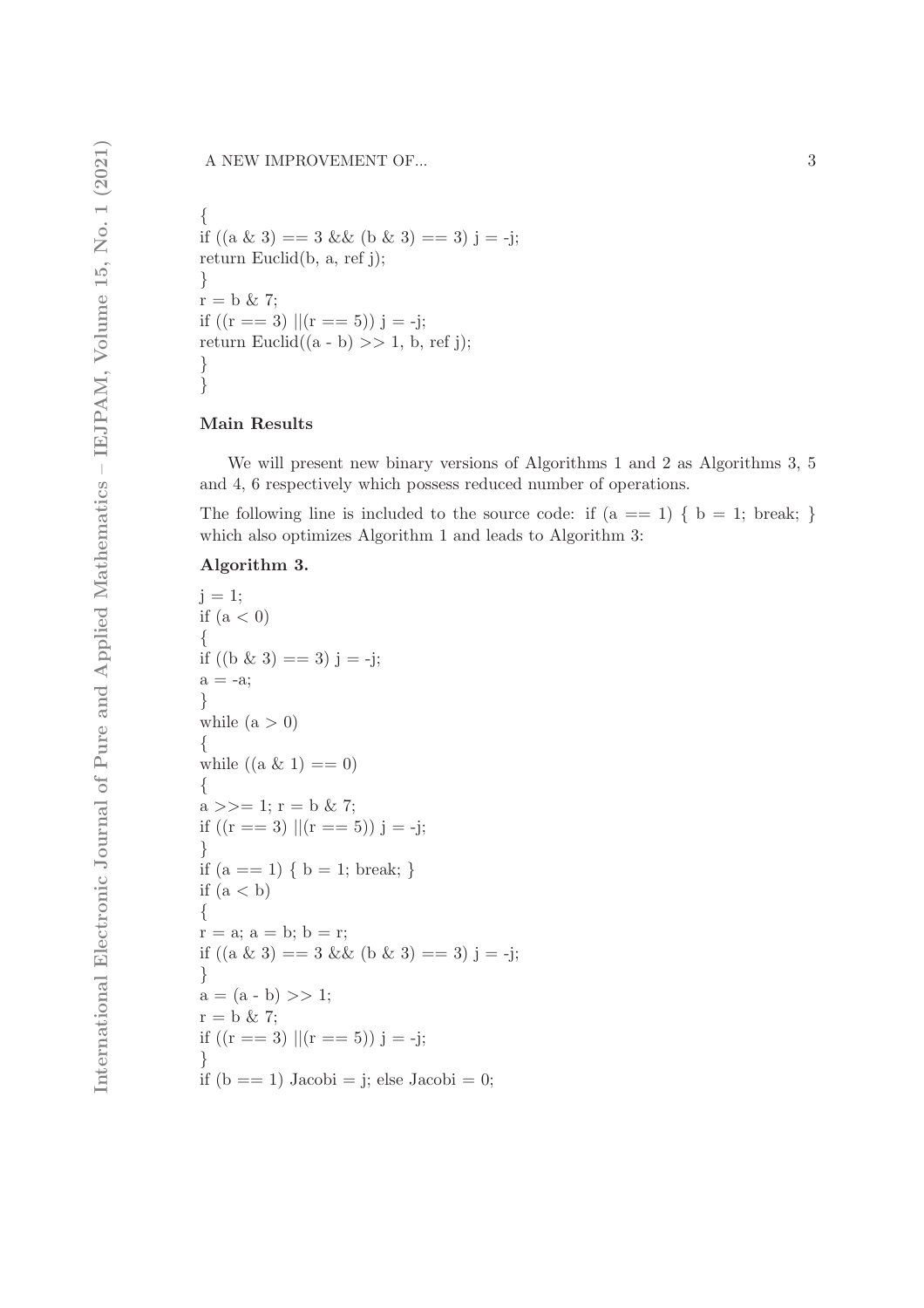The following line is included to the source code: if  $(a == 1)$  return 1; which also optimizes recursive Algorithm 2 and leads to recursive Algorithm 4:

#### Algorithm 4.

```
static long Euclid(long a, long b, ref int j)
\{long r;
if (a == 0) return b;
else
{
if ((a \& 1) == 0){
r = b \& 7;if ((r == 3) || (r == 5)) j = -j;return Euclid(a \gg 1, b, ref j);}
if (a == 1) return 1;
if (a < b){
if ((a \& 3) == 3 \& 0 \& 3) == 3) j = -j;
return Euclid(b, a, ref j);
}
r = b \& 7;if ((r == 3) || (r == 5)) j = -j;
return Euclid((a - b) >> 1, b, ref j);}
}
```
We introduce the following optimized Algorithm 5 and Algorithm 6:

## Algorithm 5.

```
j = 1;
if (a < 0){
if ((b \& 3) == 3) j = -j;
a = -a;
}
int q = 0;
if (a := 0){
while ((a \& 1) == 0){
a \gg = 1; r = b \& 7;
```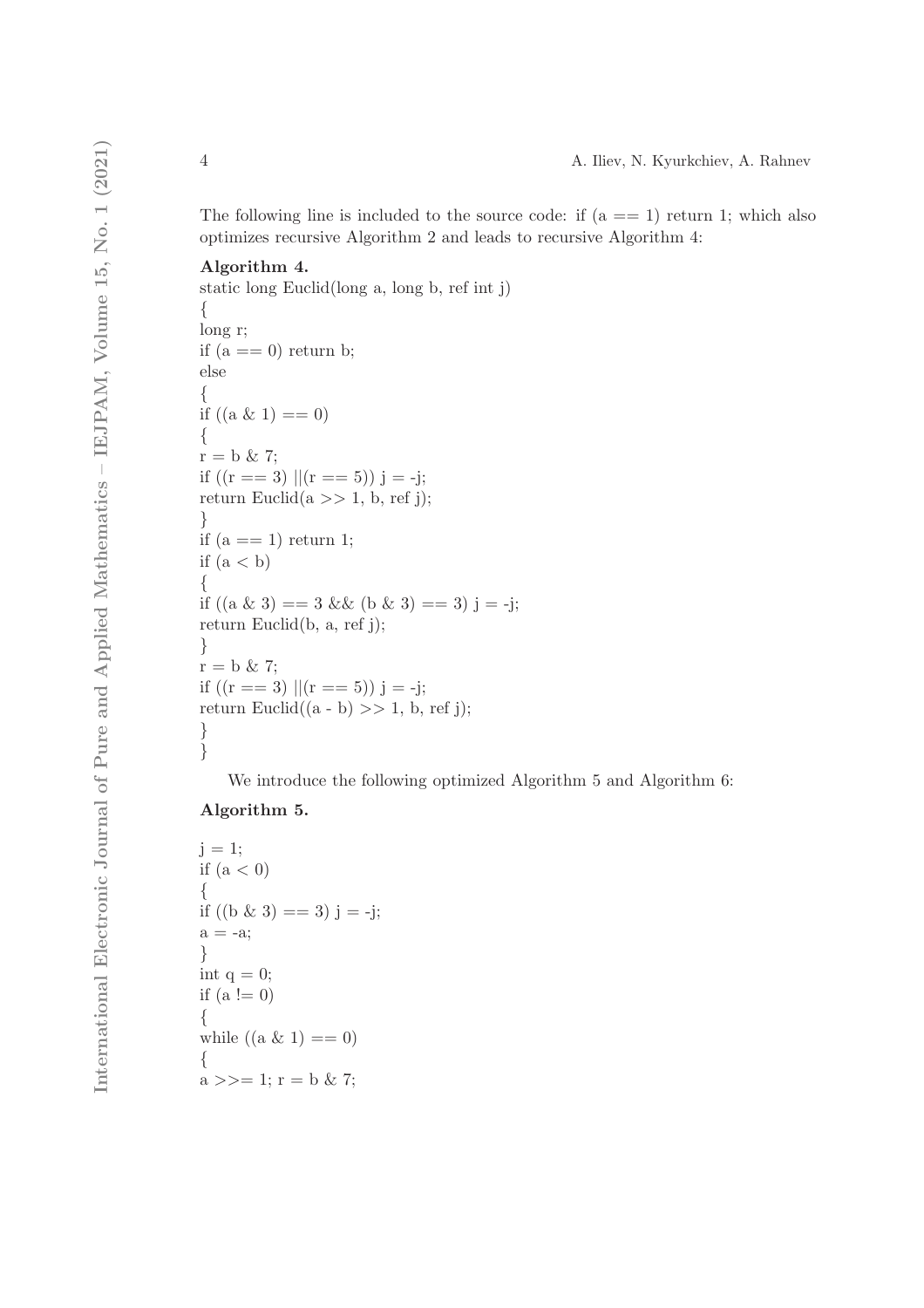if ((r == 3) ||(r == 5)) j = -j; } while (a != b) if (a > b) { if (q == 1) { q = 0; if ((a & 3) == 3 && (b & 3) == 3) j = -j; } r = b & 7; if ((r == 3) ||(r == 5)) j = -j; a = (a - b) >> 1; while ((a & 1) == 0) {a >>= 1; r = b & 7; if ((r == 3) ||(r == 5)) j = -j; } if (a == 1) { b = 1; break; } } else { if (q == 0) { q = 1; if ((a & 3) == 3 && (b & 3) == 3) j = -j; } r = a & 7; if ((r == 3) ||(r == 5)) j = -j; b = (b - a) >> 1; while ((b & 1) == 0) {b >>= 1; r = a & 7; if ((r == 3) ||(r == 5)) j = -j; } if (b == 1) break; }} if (b == 1) Jacobi = j; else Jacobi = 0; Algorithm 6.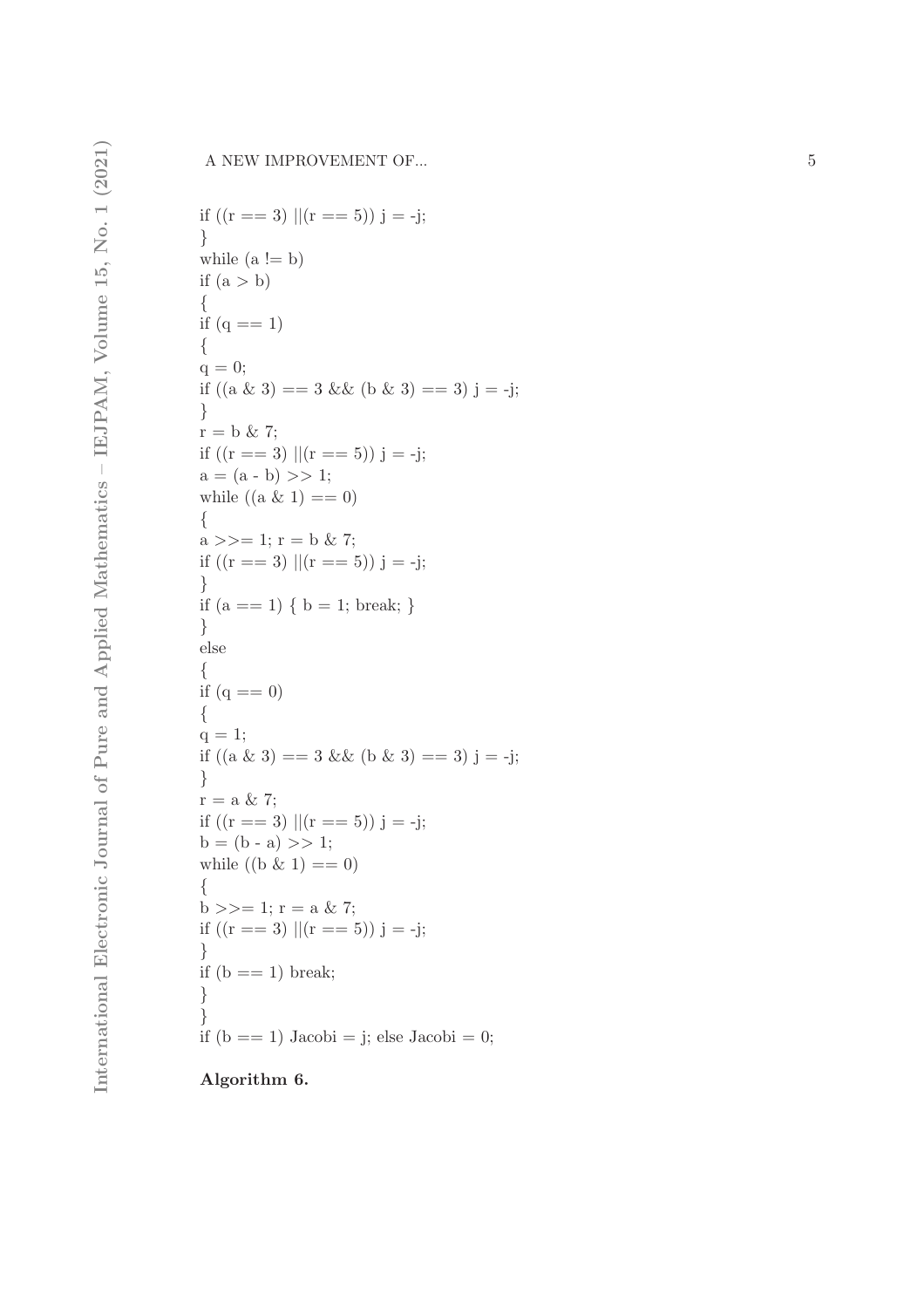static long Euclid(long a, long b, ref int j) { int  $q = 0$ ; long r; if  $(a == 0)$  return b; else { if  $((a \& 1) == 0)$ {  $r = b \& 7;$ if  $((r == 3) || (r == 5))$  j = -j; return Euclid $(a \gg 1, b, ref j);$ } if  $(a == 1)$  return 1; } if  $(a == b)$  return b; else if  $(a > b)$ { if  $(q == 1)$ {  $q = 0;$ if  $((a \& 3) == 3 \& 0 \& 3) == 3)$  j = -j; }  $r = b \& 7;$ if  $((r == 3) || (r == 5)) j = -j;$ return Euclid $((a - b) >> 1, b, ref j);$ } else { if  $(q == 0)$ {  $q = 1;$ if  $((a \& 3) == 3 \& 0 \& 3) == 3)$  j = -j; }  $r = a \& 7;$ if  $((r == 3) || (r == 5)) j = -j;$ return Euclid((b - a)  $>> 1$ , a, ref j); } }

The recursive Algorithms 2, 4 and 6 can be called by: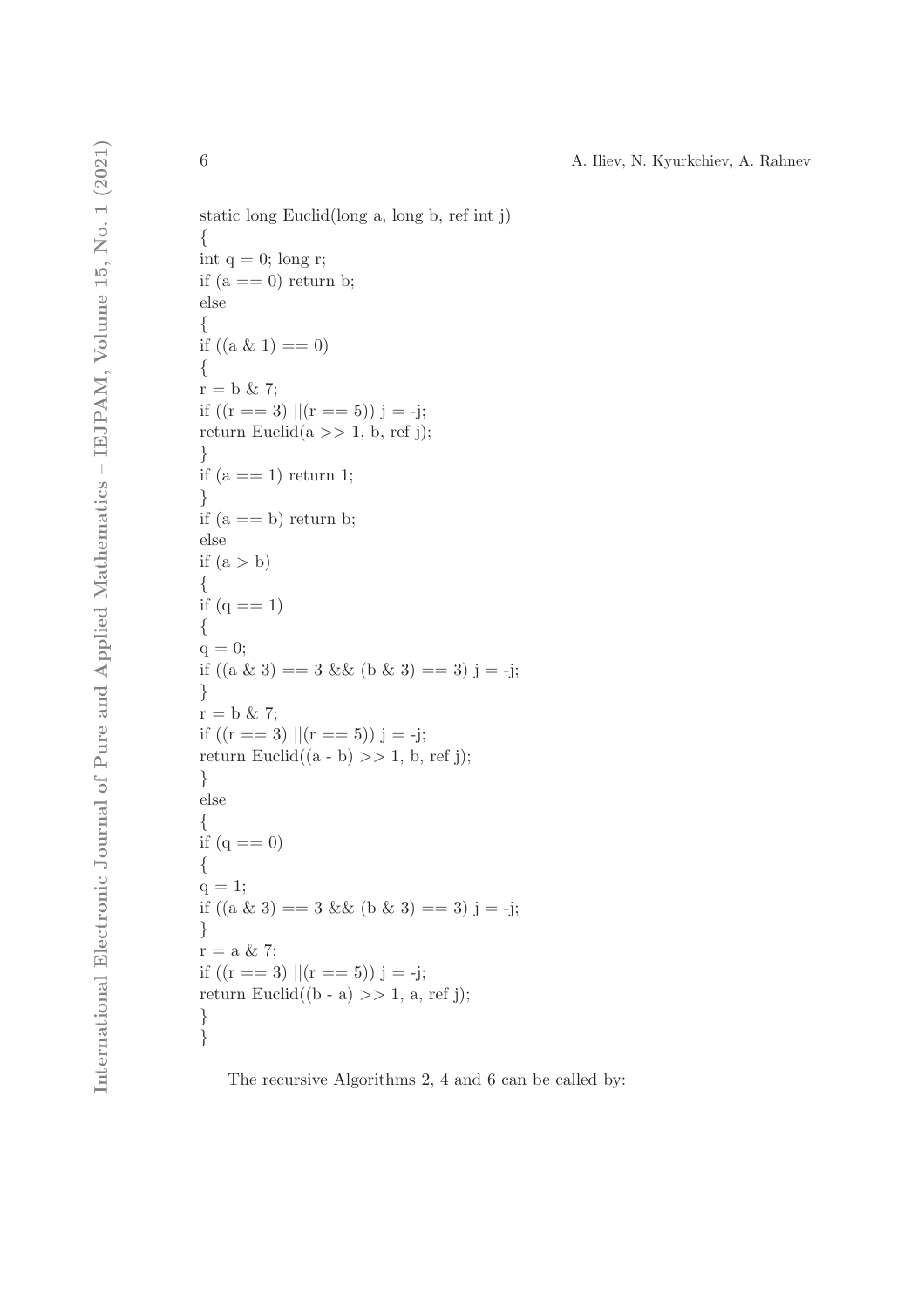$j = 1$ ; if  $(a < 0)$  { if  $((b \& 3) == 3)$  j = -j;  $a = -a; \}$  $b =$  Euclid(a, b, ref j); if  $(b == 1)$  Jacobi = j; else Jacobi = 0;

#### Numerical Example

We will test the proposed Algorithms 3, 5 and 4, 6 as well Algorithms 1 and 2 for the following example:

long a, b, r,  $d = 0$ ; int j, Jacobi; for (int i = 1; i < 100000001; i++) {  $a = i$ ; b = 200000002 - i; if  $((b \& 1) == 0)$  b--; //Here are placed Algorithms 1, 3 and 5 and //calling of recursive Algorithms 2, 4 and 6.  $d \nightharpoonup = Jacobi;$ Console.WriteLine(d);

CPU time of Algorithm 1 is: 54.722 seconds.

CPU time of Algorithm 2 is: 151.464 seconds.

CPU time of Algorithm 3 is: 52.597 seconds.

CPU time of Algorithm 4 is: 149.353 seconds.

CPU time of Algorithm 5 is: 55.543 seconds.

CPU time of Algorithm 6 is: 136.409 seconds.

#### Conclusion

We present both iterative and recursive binary algorithms for finding Jacobi symbol. The presented by us Algorithms 3 and 6 possess better computational characteristics in comparison to Algorithms 1, 5 and 2, 4.

#### Acknowledgments

This paper is supported by the Project FP21-FMI-002 "Intelligent Innovative ICT in Research in Mathematics, Informatics and Pedagogy of Education" of the Scientific Fund of the University of Plovdiv Paisii Hilendarski, Bulgaria.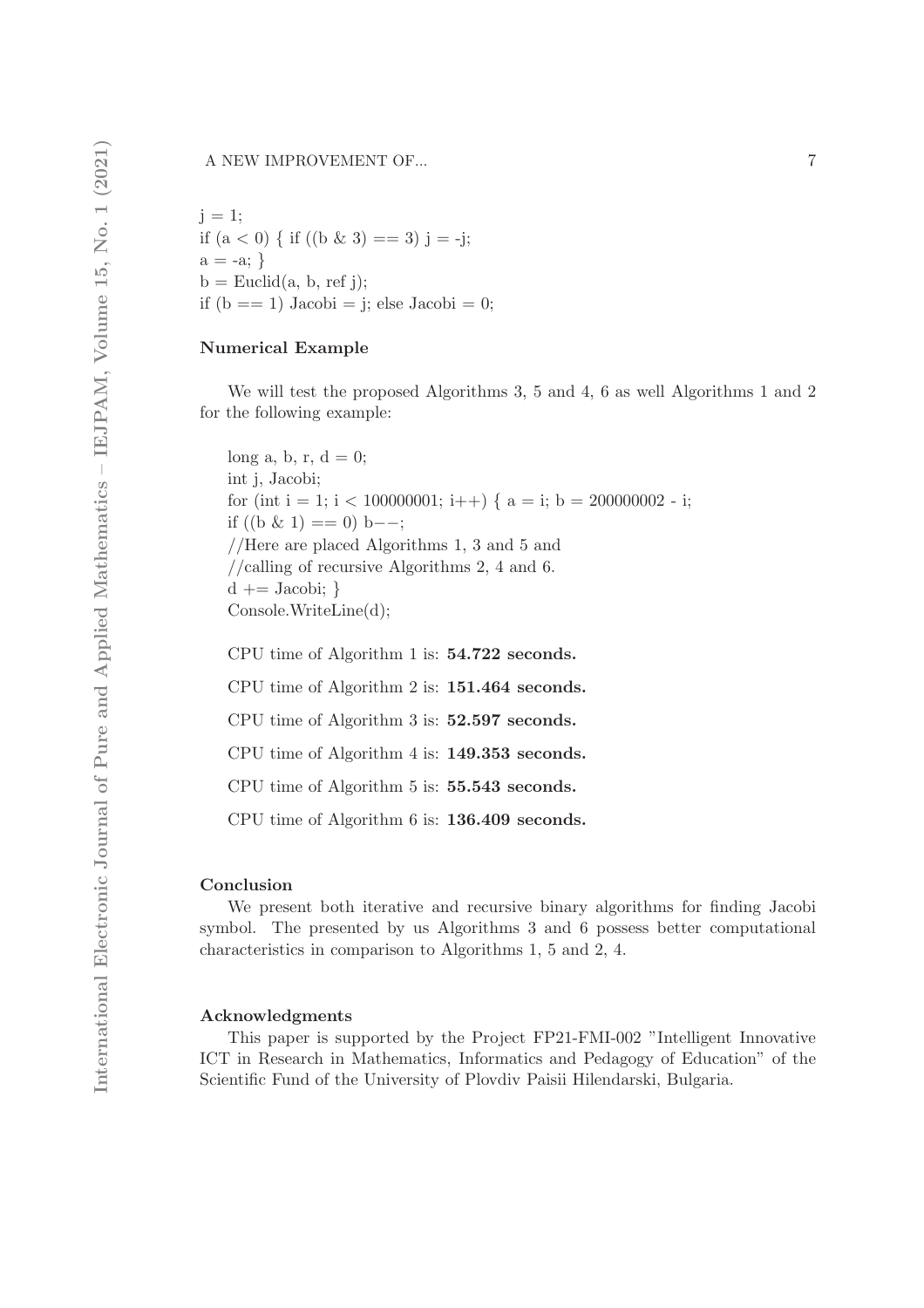#### References

- [1] A. Akritas, A new method for computing polynomial greatest common divisors and polynomial remainder sequences, *Numerische Mathematik*, 52 (1988), 119– 127.
- [2] S. Enkov, *Programming in Arduino Environment*, University Press "Paisii Hilendarski", Plovdiv (2017). (in Bulgarian)
- [3] F. Chang, Factoring a Polynomial with Multiple-Roots, *World Academy of Science, Engineering and Technology*, 47 (2008), 492–495.
- [4] Th. Cormen, Ch. Leiserson, R. Rivest, Cl. Stein, *Introduction to Algorithms*, 3rd ed., The MIT Press, Cambridge (2009).
- [5] K. Garov, A. Rahnev, *Textbook-notes on programming in BASIC for facultative training in mathematics for 9.–10. Grade of ESPU*, Sofia (1986). (in Bulgarian)
- [6] A. Golev, *Textbook on algorithms and programs in C#*, University Press "Paisii Hilendarski", Plovdiv (2012). (in Bulgarian)
- [7] T. Terzieva, *Introduction to web programming*, University Press "Paisii Hilendarski", Plovdiv (2021), ISBN 978-619-202-623-3. (in Bulgarian)
- [8] T. Terzieva, *Development of algorithmic thinking in the Informatics Education*, University Press "Paisii Hilendarski", Plovdiv (2021), ISBN 978-619-202-622-6. (in Bulgarian)
- [9] T. Terzieva, *Educational tools for teaching in digital environment*, University Press "Paisii Hilendarski", Plovdiv (2021). (in Bulgarian)
- [10] A. Iliev, N. Kyurkchiev, A Note on Knuth's Implementation of Euclid's Greatest Common Divisor Algorithm, *International Journal of Pure and Applied Mathematics*, 117 (2017), 603–608.
- [11] A. Iliev, N. Kyurkchiev, A. Golev, A Note on Knuth's Implementation of Extended Euclidean Greatest Common Divisor Algorithm, *International Journal of Pure and Applied Mathematics*, 118 (2018), 31–37.
- [12] A. Iliev, N. Kyurkchiev, A. Rahnev, A Note on Adaptation of the Knuth's Extended Euclidean Algorithm for Computing Multiplicative Inverse, *International Journal of Pure and Applied Mathematics*, 118 (2018), 281–290.
- [13] A. Iliev, N. Kyurkchiev, A Note on Euclidean and Extended Euclidean Algorithms for Greatest Common Divisor for Polynomials, *International Journal of Pure and Applied Mathematics*, 118 (2018), 713–721.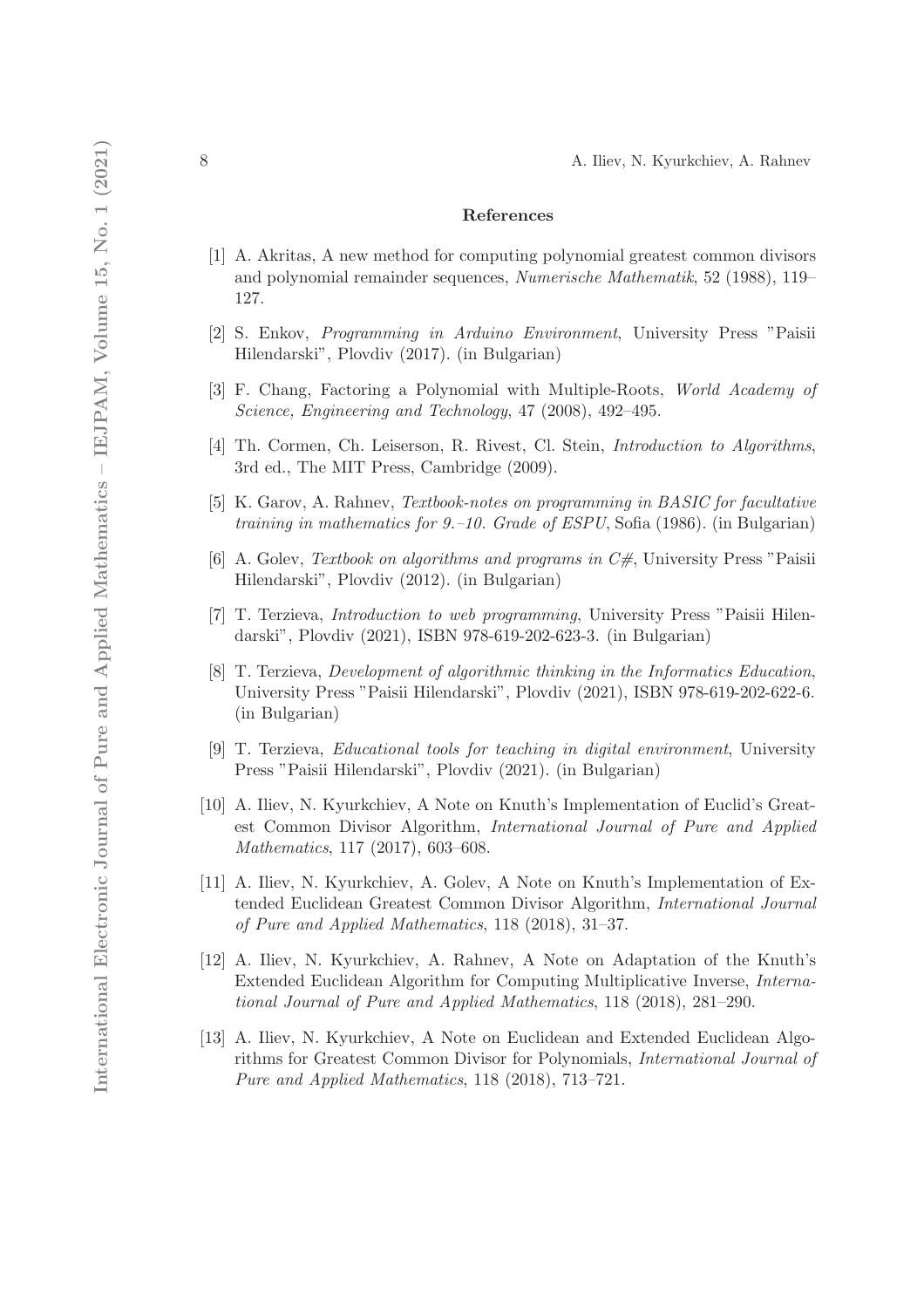A NEW IMPROVEMENT OF... 9

- [14] A. Iliev, N. Kyurkchiev, A Note on Least Absolute Remainder Euclidean Algorithm for Greatest Common Divisor, *International Journal of Scientific Engineering and Applied Science*, 4 No. 3 (2018), 31–34.
- [15] A. Iliev, N. Kyurkchiev, A Note on Knuth's Algorithm for Computing Extended Greatest Common Divisor using SGN Function, *International Journal of Scientific Engineering and Applied Science*, 4 No. 3 (2018), 26–29.
- [16] A. Iliev, N. Kyurkchiev, *New Trends in Practical Algorithms: Some Computational and Approximation Aspects*, LAP LAMBERT Academic Publishing, Beau Bassin (2018).
- [17] A. Iliev, N. Kyurkchiev, 80th Anniversary of the birth of Prof. Donald Knuth, *Biomath Communications*, 5 (2018), 7 pp.
- [18] A. Iliev, N. Kyurkchiev, New Realization of the Euclidean Algorithm, *Collection of scientific works of Eleventh National Conference with International Participation Education and Research in the Information Society*, Plovdiv, ADIS, June 1–2, (2018), 180–185. (in Bulgarian)
- [19] A. Iliev, N. Kyurkchiev, New Organizing of the Euclid's Algorithm and one of its Applications to the Continued Fractions, *Collection of scientific works from conference "Mathematics. Informatics. Information Technologies. Application in Education"*, Pamporovo, Bulgaria, 10–12 October 2018, (2019), 199–207.
- [20] A. Iliev, N. Kyurkchiev, The faster Euclidean algorithm, *Collection of scientific works from conference*, Pamporovo, Bulgaria, 28–30 November 2018, (2019), 15–20.
- [21] A. Iliev, N. Kyurkchiev, The faster extended Euclidean algorithm, *Collection of scientific works from conference*, Pamporovo, Bulgaria, 28–30 November 2018, (2019), 21–26.
- [22] P. Kyurkchiev, V. Matanski, The faster Euclidean algorithm for computing polynomial multiplicative inverse, *Collection of scientific works from conference*, Pamporovo, Bulgaria, 28–30 November 2018, (2019), 43–48.
- [23] V. Matanski, P. Kyurkchiev, The faster Lehmer's greatest common divisor algorithm, *Collection of scientific works from conference, Pamporovo*, Bulgaria, 28–30 November 2018, (2019), 37–42.
- [24] A. Iliev, N. Kyurkchiev, A. Rahnev, A New Improvement Euclidean Algorithm for Greatest Common Divisor. I, *Neural, Parallel, and Scientific Computations*, 26 No. 3 (2018), 355–362.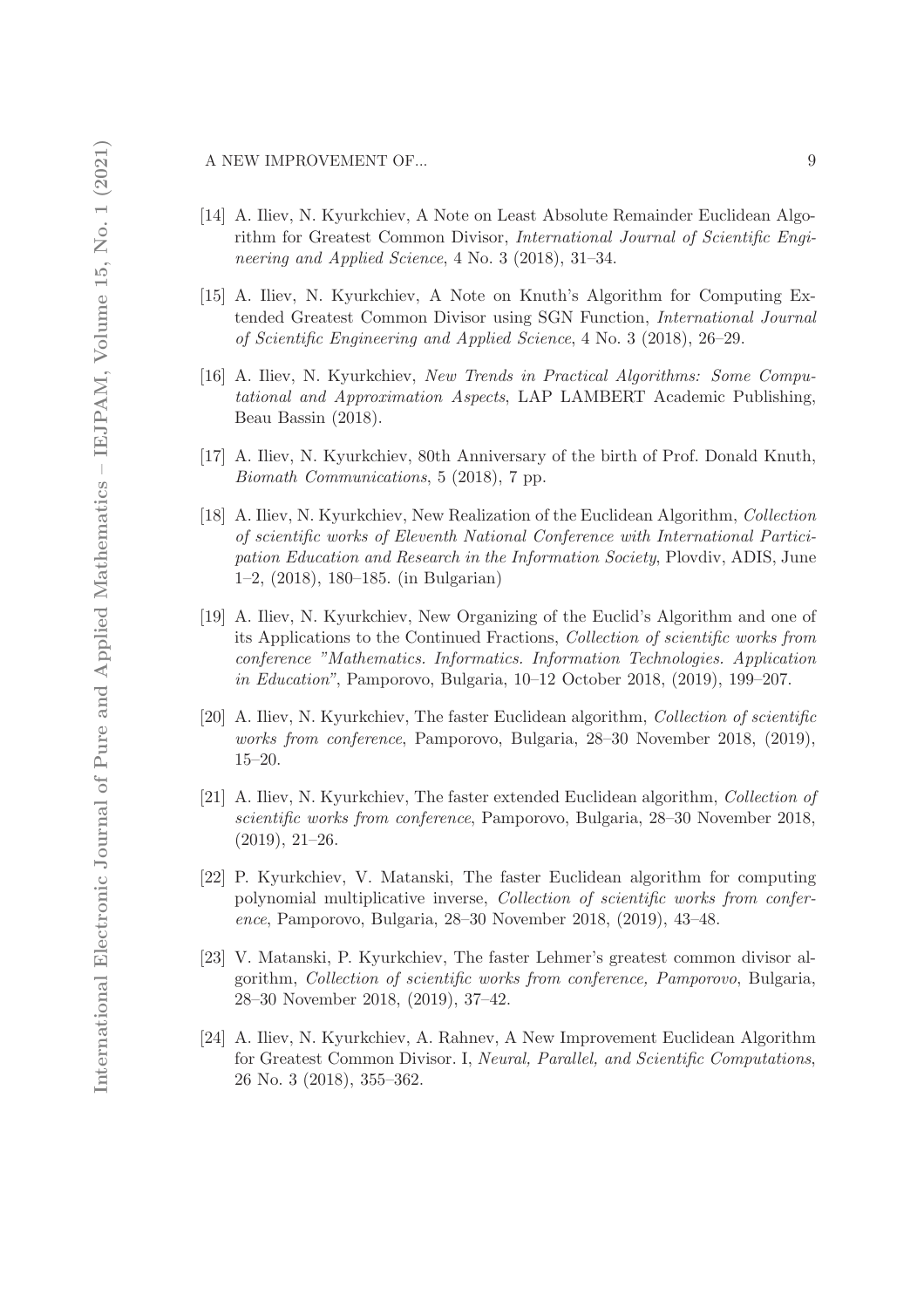- [25] A. Iliev, N. Kyurkchiev, A. Rahnev, A New Improvement of Harris–Stein Modification of Euclidean Algorithm for Greatest Common Divisor. II, *International Journal of Pure and Applied Mathematics*, 120 No. 3 (2018), 379–388.
- [26] A. Iliev, N. Kyurkchiev, A. Rahnev, A New Improvement of Least Absolute Remainder Algorithm for Greatest Common Divisor. III, *Neural, Parallel, and Scientific Computations*, 27 No. 1 (2019), 1–9.
- [27] A. Iliev, N. Kyurkchiev, A. Rahnev, A New Improvement of Tembhurne–Sathe Modification of Euclidean Algorithm for Greatest Common Divisor. IV, *Dynamic Systems and Applications*, 28 No. 1 (2019), 143–152.
- [28] A. Iliev, N. Kyurkchiev, A. Rahnev, *Nontrivial Practical Algorithms: Part 2*, LAP LAMBERT Academic Publishing, Beau Bassin (2019).
- [29] A. Iliev, N. Valchanov, T. Terzieva, Generalization and Optimization of Some Algorithms, *Collection of scientific works of National Conference "Education in Information Society"*, Plovdiv, ADIS, 12–13 May 2009, (2009), 52–58. (in Bulgarian)
- [30] H. Gyulyustan, A Note on Euclidean Sequencing Algorithm, *Proceedings of the Scientific Conference "Innovative ICT for Digital Research Area in Mathematics, Informatics and Pedagogy of Education"*, Pamporovo, 7–8 November 2019, Plovdiv University Press, (2020), 57–64.
- [31] A. Iliev, N. Kyurkchiev, A. Rahnev, New Algorithm for Finding Greatest Common Divisor, *Neural, Parallel, and Scientific Computations*, 28 No. 1 (2020), 69–74.
- [32] A. Iliev, N. Kyurkchiev, A. Rahnev, A New Improvement of Stein's Binary Algorithm for Finding Greatest Common Divisor, *Neural, Parallel, and Scientific Computations*, 28 No. 1 (2020), 75–80.
- [33] A. Iliev, N. Kyurkchiev, A. Rahnev, New Algorithms for Finding Modular Multiplicative Inverse, *Neural, Parallel, and Scientific Computations*, 28 No. 1 (2020), 81–88.
- [34] A. Iliev, N. Kyurkchiev, A. Rahnev, New Extended Algorithm for Finding Greatest Common Divisor, *Neural, Parallel, and Scientific Computations*, 28 No. 1 (2020), 89–95.
- [35] A. Iliev, N. Kyurkchiev, A. Rahnev, A New Improvement of Modular Multiplicative Inverse Binary Algorithm, *International Electronic Journal of Pure and Applied Mathematics*, 14 No. 1 (2020), 37–44.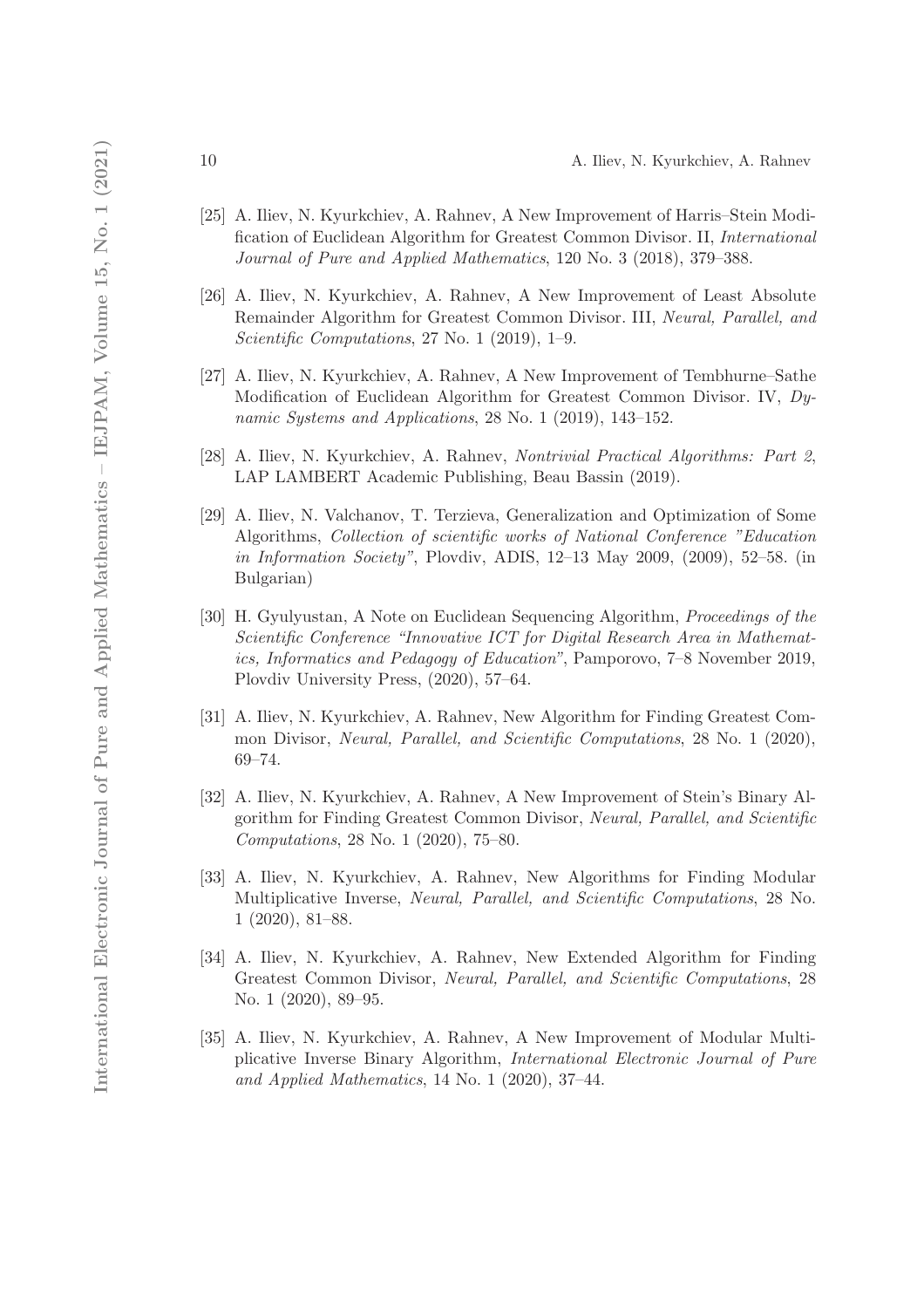- [36] A. Iliev, N. Kyurkchiev, A. Rahnev, Recursive Extended Stein's Binary Algorithm, *International Electronic Journal of Pure and Applied Mathematics*, 14 No. 1 (2020), 31–36.
- [37] A. Iliev, N. Kyurkchiev, A. Rahnev, A new improvement of Jacobi symbol algorithm, (2020), preprint.
- [38] A. Iliev, N. Kyurkchiev, A. Rahnev, A New Improvement of Extended Stein's Binary Algorithm, *Proceedings of the Anniversary International Scientific Conference "Synergetics and Reflection in Mathematics Education"*, Pamporovo, 16–18 October 2020, Plovdiv University Press, (2020), 259–264.
- [39] D. Knuth, *The Art of Computer Programming*, *Vol. 2, Seminumerical Algorithms*, 3rd ed., Addison-Wesley, Boston (1998).
- [40] Hr. Krushkov, A. Iliev, *Practical programming guide in Pascal, Parts I and II*, Koala press, Plovdiv (2002). (in Bulgarian)
- [41] P. Nakov, P. Dobrikov, *Programming=++Algorithms*, 5th ed., Sofia (2015). (in Bulgarian)
- [42] A. Rahnev, K. Garov, O. Gavrailov, *Textbook for extracurricular work using BASIC*, MNP Press, Sofia (1985). (in Bulgarian)
- [43] A. Rahnev, K. Garov, O. Gavrailov, *BASIC in examples and tasks*, Government Press "Narodna prosveta", Sofia (1990). (in Bulgarian)
- [44] N. Kasakliev, *C# Programming Guide*, University Press "Paisii Hilendarski", Plovdiv (2016). (in Bulgarian)
- [45] A. Rahnev, N. Pavlov, N. Valchanov, T. Terzieva, *Object Oriented Programming*, Lightning Source UK Ltd., London (2014).
- [46] J. Shallit, J. Sorenson, A Binary Algorithm for the Jacobi Symbol, *ACM SIGSAM Bulletin*, 27 No. 1 (1993), 4–11.